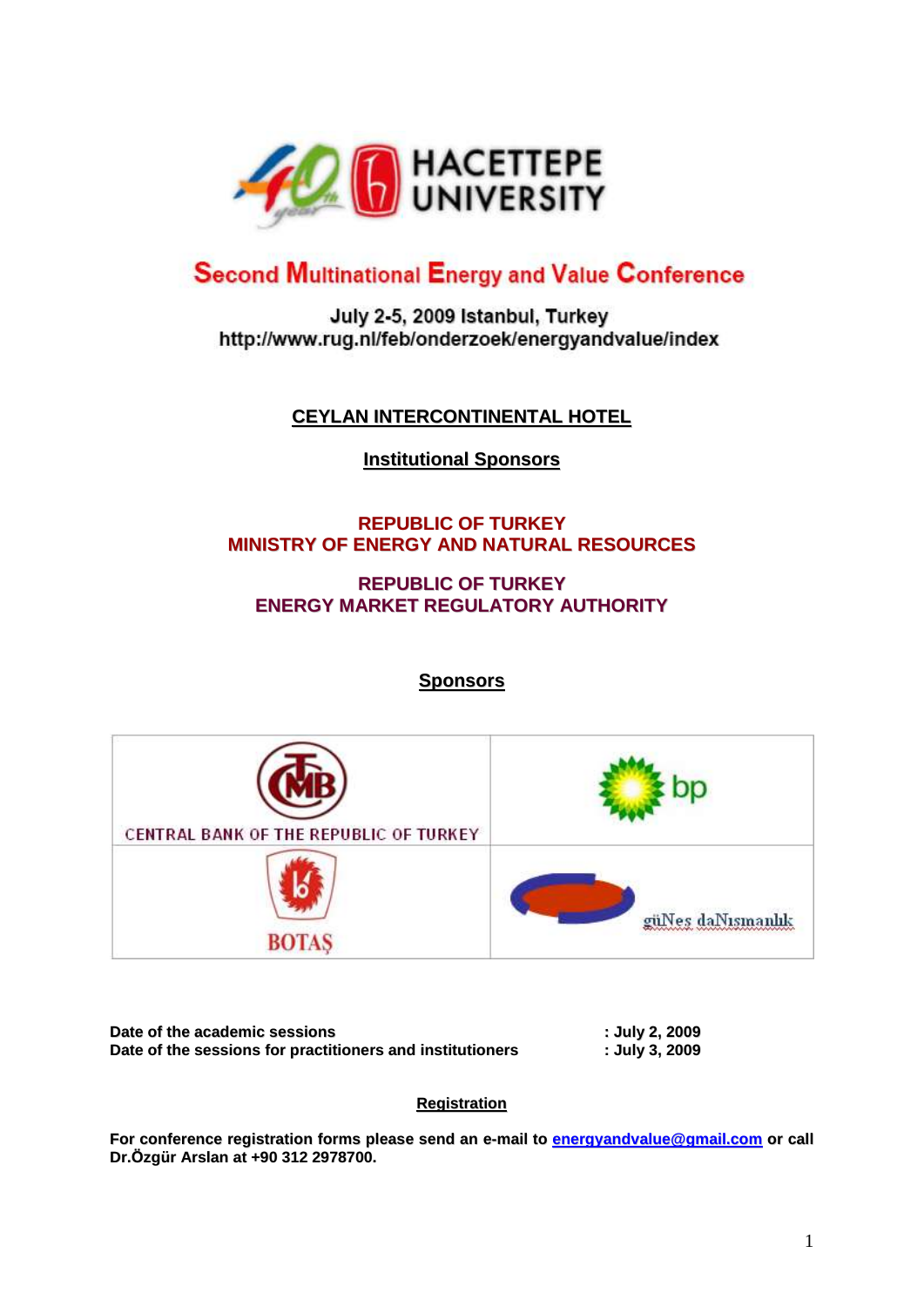**Program**

### **JULY 2, 2009**

9:00 – 9:30 Registration

*9:30 – 11:00*

| Hall: Rumeli                                        | Session 1: Oil Industry I |  |
|-----------------------------------------------------|---------------------------|--|
| Chair: Hasan Kazdağlı; Hacettepe University, Turkey |                           |  |

#### **The Middle East Turmoil and Time-Varying Risk Premium in Crude Oil Futures**

Rıza Demirer; Southern Illinois University, USA Ali Kutan; Southern Illinois University, USA *Discussant; Andre Dorsman; Vrije University, The Netherlands*

#### **Do the Major Oil Companies Anticipate OPEC Production Allocations?**

John Simpson; Curtin University, Australia *Discussant; Göknur Umutlu; Hacettepe University, Turkey*

#### **Mercurious Oil Index**

Jerry De Leeuw; Mercurious, The Netherlands Andre Dorsman; Vrije University, The Netherlands Ranjit Nelissen; Iris, The Netherlands Göknur Umutlu; Hacettepe University, Turkey *Discussant; John Simpson; Curtin University, Australia*

Hall: Marmara **National Session 2: Electricity Industry** 

*Chair: Mehmet Baha Karan; Hacettepe University, Turkey*

#### **Service Quality Regulation in Electric Distribution**

Necmiddin Bağdadioğlu; Hacettepe University, Turkey Orçun Şenyüzel; Hacettepe University, Turkey *Discussant; Erdinç Telatar; Hacettepe University, Turkey*

**Is Electricity Consumption-GDP Ratio Stationary?: The Case of Turkey**

Hasan Kazdağlı; Hacettepe University, Turkey Erdinç Telatar; Hacettepe University, Turkey Funda Telatar; Hacettepe University, Turkey *Discussant; Necmiddin Bağdadioğlu; Hacettepe University, Turkey*

#### **Hedging with Futures: an Application of GARCH Correlation Models to European Electricity Markets**

Giampaolo Gabi; Siena University & SDA Bocconi, Italy Manuela Geranio; Bocconi University, Italy Giovanna Zanetti; Bergamo University & SDA Bocconi, Italy *Discussant; Çoşkun Küçüközmen; Central Bank of Turkey*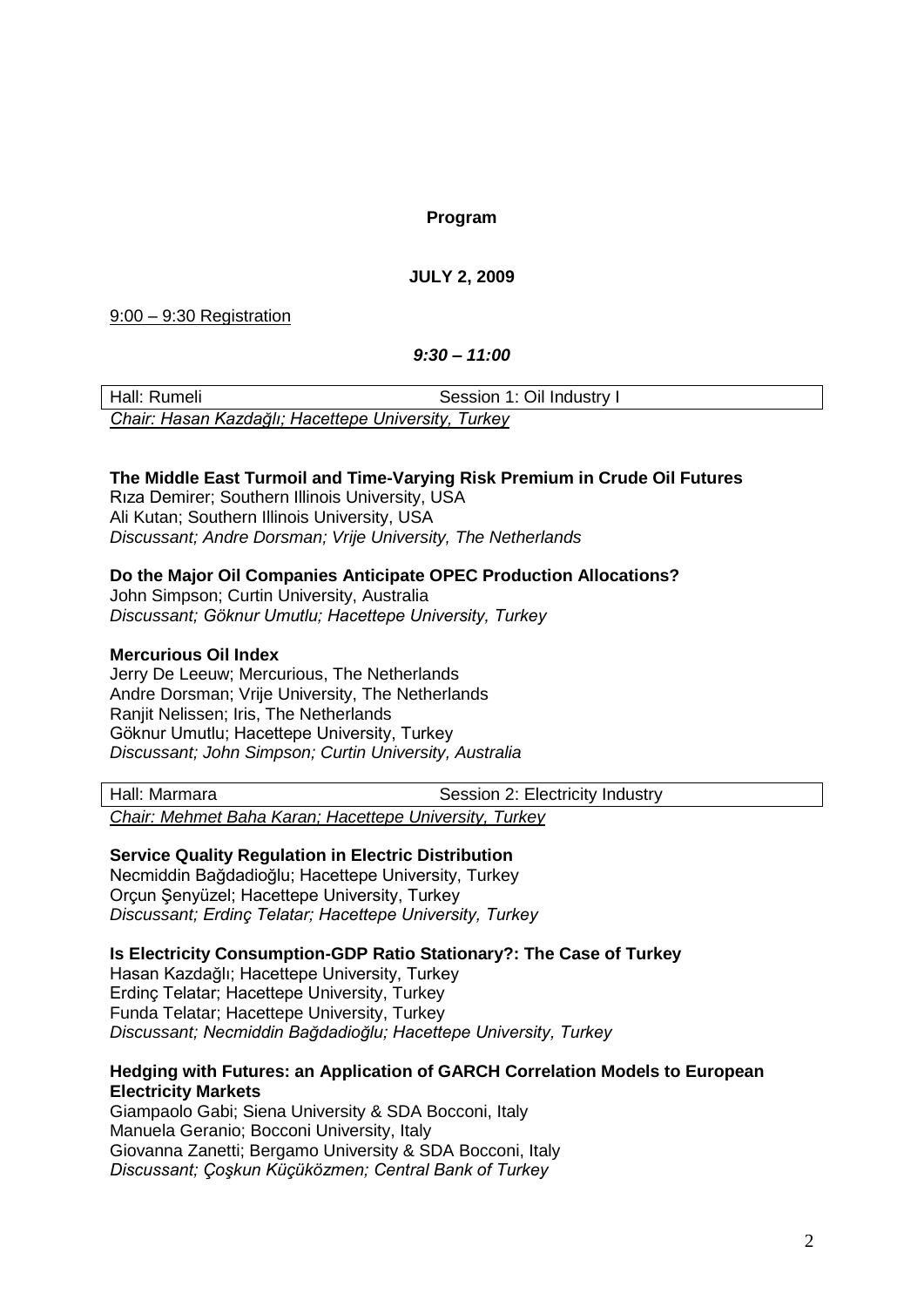#### *11:00 – 11:15 Coffee Break*

### *11:15 – 12:45*

Hall: Rumeli **Session 3: Financial Markets & Energy** *Chair: Erdinç Telatar; Hacettepe University, Turkey*

#### **The Underpricing of Energy IPOs in Australia**

William Dimovski; Deakin University, Australia *Discussant; Giovanna Zanetti; Bergamo University & SDA Bocconi, Italy*

#### **CAPM Performance and Volatility Structure of Energy Companies Traded in the Istanbul Stock Exchange (ISE)**

Çoşkun Küçüközmen; Central Bank of Turkey Ozan Toros; Middle East Technical University, Turkey *Discussant; Rıza Demirer; Southern Illinois University, USA*

#### **Day Ahead or Futures**

Andre Dorsman; Vrije University, The Netherlands Erdinç Telatar; Hacettepe University, Turkey Mehmet Baha Karan; Hacettepe University, Turkey Göknur Umutlu; Hacettepe University, Turkey *Discussant; William Dimovski; Deakin University, Australia*

Hall: Marmara **Network** Session 4: Energy & Legal Issues

*Chair: Wim Westerman; University of Groningen, The Netherlands*

#### **Security of Electricity Supply**

Necmiddin Bağdadioğlu; Hacettepe University, Turkey Çağlar Özel; Hacettepe University, Turkey *Discussant; Jennifer Westaway; Curtin University, Australia*

#### **A Theoretical Composite Political Risk Indicator for Energy Producers: Legal and Economic Perspectives**

John Simpson; Curtin University, Australia Jennifer Westaway; Curtin University, Australia *Discussant; Timur Gok; Northern Illinois University, USA*

#### **An Analysis of the EU Emission Trading Scheme**

Don Bredin; University College, Dublin, Ireland Cal Muckley; University College, Dublin, Ireland *Discussant; Hamed Ghoddusi; Vienna Graduate School of Finance, Austria 12:45 – 14:30 Lunch Break*

> Keynote Speaker: Timur Gok; Northern Illinois University, USA **"The Financial Crisis, a New World Order and Some Implications for Energy Markets"**

> > *14:30 -16:00*

| Hall: Rumeli |
|--------------|
|              |

Session 5: Other Energy Resources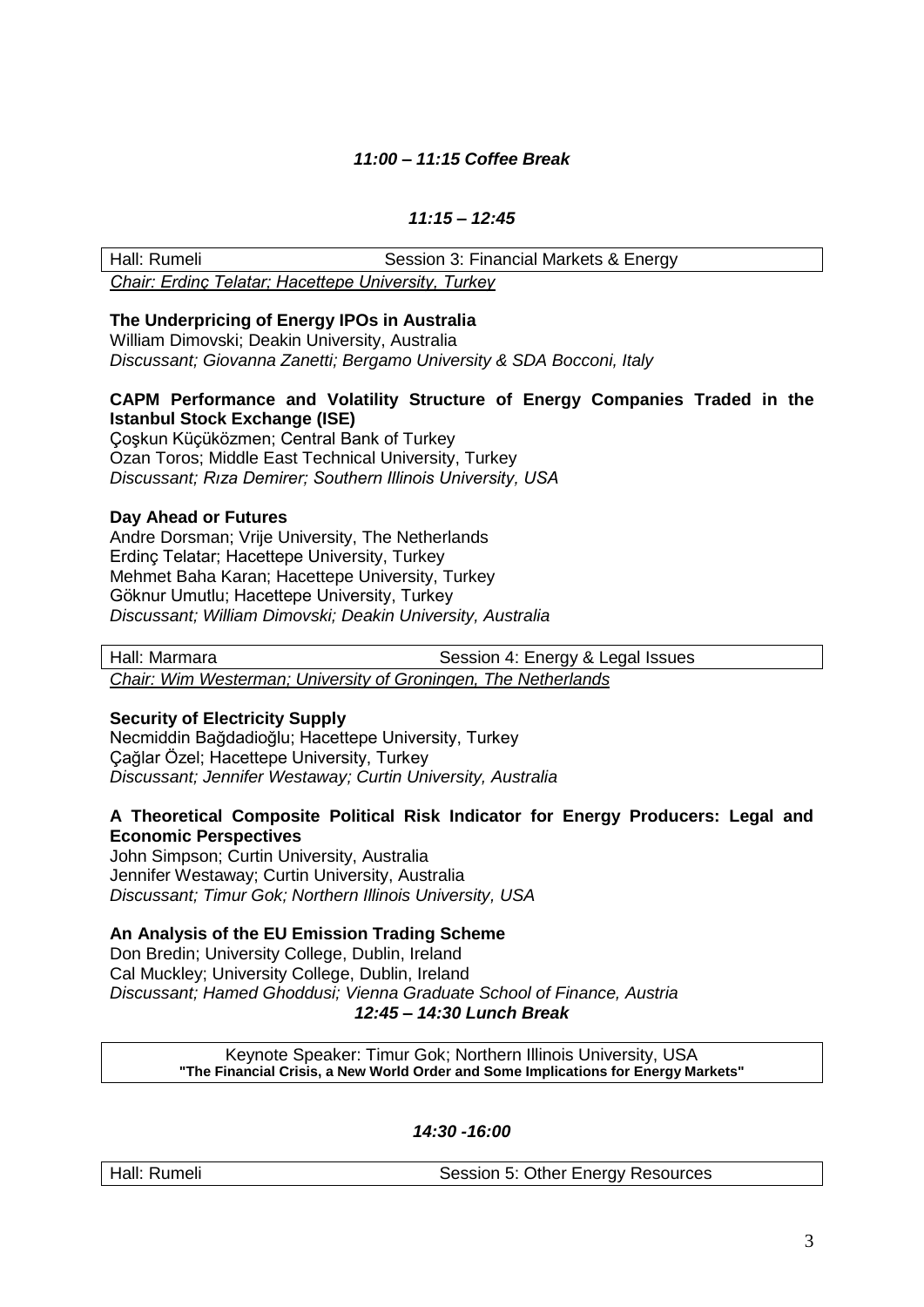#### *Chair: Rıza Demirer; Southern Illinois University, USA*

#### **Renewables**

Andre Dorsman; Vrije University, The Netherlands Onno Kuik; Vrije University, The Netherlands Frans Oosterhuis; Vrije University, The Netherlands Göknur Umutlu; Hacettepe University, Turkey *Discussant; Sudi Apak; Trakya University, Turkey*

#### **Real Options Meet Hotelling Problem: Optimal Investment in Extraction Capacity of Exhaustible Resources**

Hamed Ghoddusi; Vienna Graduate School of Finance, Austria *Discussant; Cal Muckley; University College, Dublin, Ireland*

#### **Is Nuclear Energy a Solution to Rising Energy Prices in the Balkan Countries?**

Sudi Apak; Trakya University, Turkey Erhan Atay; Trakya University, Turkey *Discussant; K. Barış Atıcı; Hacettepe University, Turkey*

Hall: Marmara **Market Election 12 and 13 and 14 and 14 session 6: Oil Industry II** 

*Chair: Jennifer Westaway; Curtin University, Australia*

#### **The Effect of OPEC Production Allocations on Oil Prices**

John Simpson; Curtin University, Australia *Discussant; Tarkan Çavuşoğlu; Hacettepe University, Turkey*

#### **The Hedging Effectiveness in Crude Oil Futures**

Tarkan Çavuşoğlu; Hacettepe University, Turkey Soner Gökten; Gazi University, Turkey *Discussant; John Simpson; Curtin University, Australia*

#### **Extreme Movements and Measuring Risk in Oil Prices**

Bora Aktan; Yaşar University, Turkey Sasa Zikovic; University of Rijeka, Croatia *Discussant; Satu Patari; Lappeenranta University of Technology, Finland*

#### *16:00 – 16:15 Coffee Break*

#### *16:15 -17:45*

| Hall: Rumeli                                      | Session 7: Gas Industry |  |  |
|---------------------------------------------------|-------------------------|--|--|
| Chair: John Simpson; Curtin University, Australia |                         |  |  |

**Detection of Factors Leading to Business Failure for Gasoline Distribution Sector** Özgür Arslan; Hacettepe University, Turkey Mehmet Baha Karan; Hacettepe University, Turkey Murat Alatlı; Hacettepe University, Turkey *Discussant; Wim Westerman; University of Groningen, The Netherlands*

#### **The Long Term Value of Costs of Soil Decline Caused by Gas Exploration in the Netherlands**

Wim Westerman; University of Groningen, The Netherlands Henk von Eije: University of Groningen, The Netherlands *Discussant; Bora Aktan; Yaşar University, Turkey*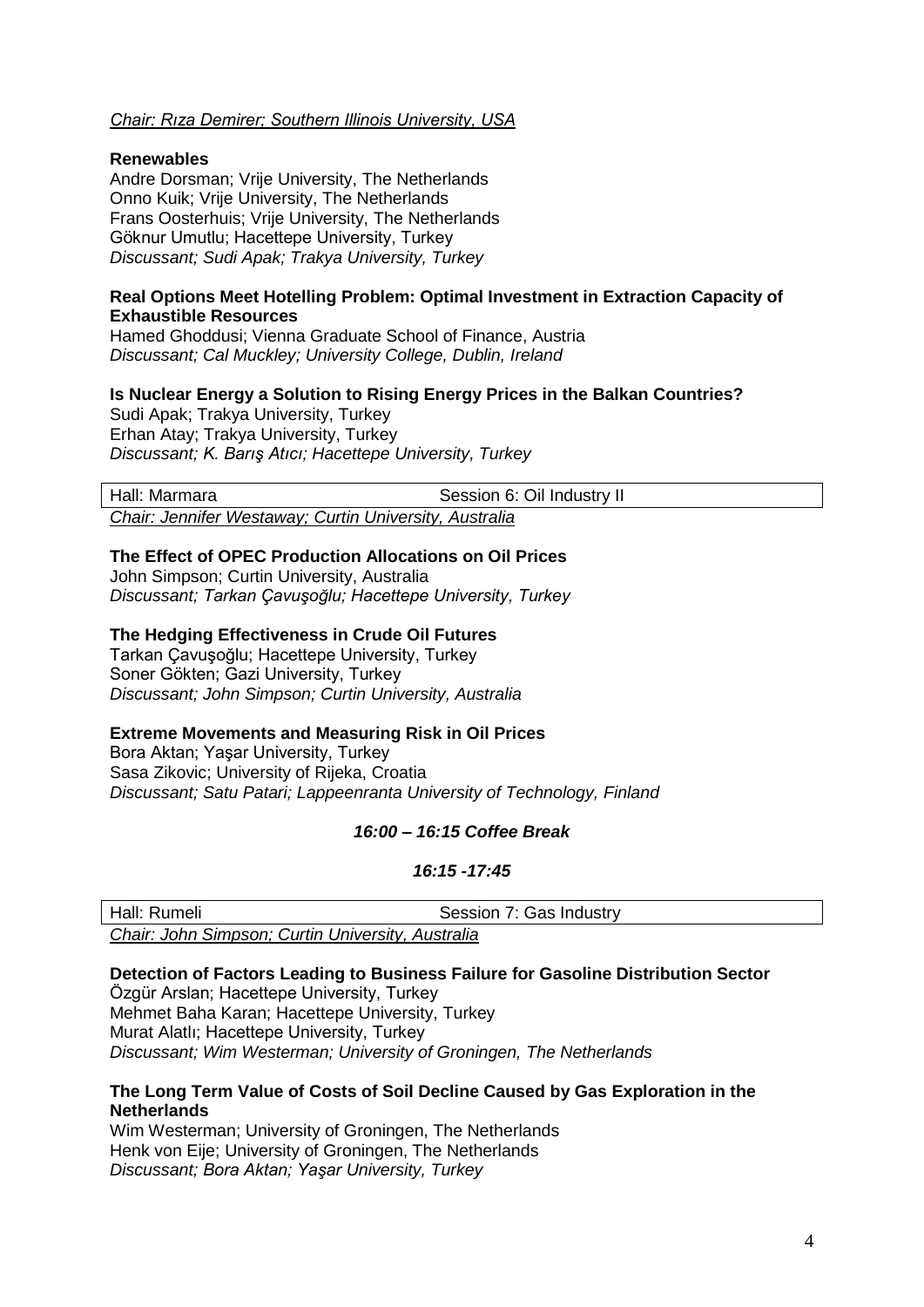#### **Energy Rating for Residential Dwellings and 5-Stars Rating Model**

Ahmet Selçuk Dizkırıcı; Sakarya University, Turkey Aydoğan Durmuş; Turkish Credit Rating; Turkey *Discussant; Özgür Arslan; Hacettepe University, Turkey*

#### **Electricity Market Analysis: A New Simulation Approach for Turkey**

*Şule Ergün, Hacettepe University, Turkey Korcan Kayrın, Hacettepe University, Turkey Sencer İmer, Hacettepe University, Turkey Discussant; Özgür Arslan; Hacettepe University, Turkey*

| Hall: Marmara                                           | 8: Energy Economics |  |
|---------------------------------------------------------|---------------------|--|
| Chair: Andre Dorsman; Vrije University, The Netherlands |                     |  |

#### **The Relationship Between Economic Growth and Energy Price Policy**

Deniz Aytaç; Hacettepe University, Turkey Cahit Güran; Hacettepe University, Turkey *Discussant; Aydın Ulucan; Hacettepe University, Turkey*

#### **Multi Criteria Decision Analysis Approaches in Energy Project Evaluation and Turkey Applications**

Kazım Barış Atıcı; Hacettepe University, Turkey Aydın Ulucan; Hacettepe University, Turkey *Discussant; Cahit Güran; Hacettepe University, Turkey*

#### **The Relationship between Energy Compustion and GDP in Turkey**

Erdinç Telatar; Hacettepe University, Turkey Funda Telatar; Hacettepe University, Turkey *Discussant; Mehmet Baha Karan; Hacettepe University, Turkey*

#### **Stres Testing of Energy Related Derivative Instruments Based on Conditional Market Risk Models**

Serhan Aydın; Middle East Technical University, Turkey Çoşkun Küçüközmen; Central Bank of Turkey *Discussant; Aydogan Durmuş;* Turkish Credit Rating*, Turkey*